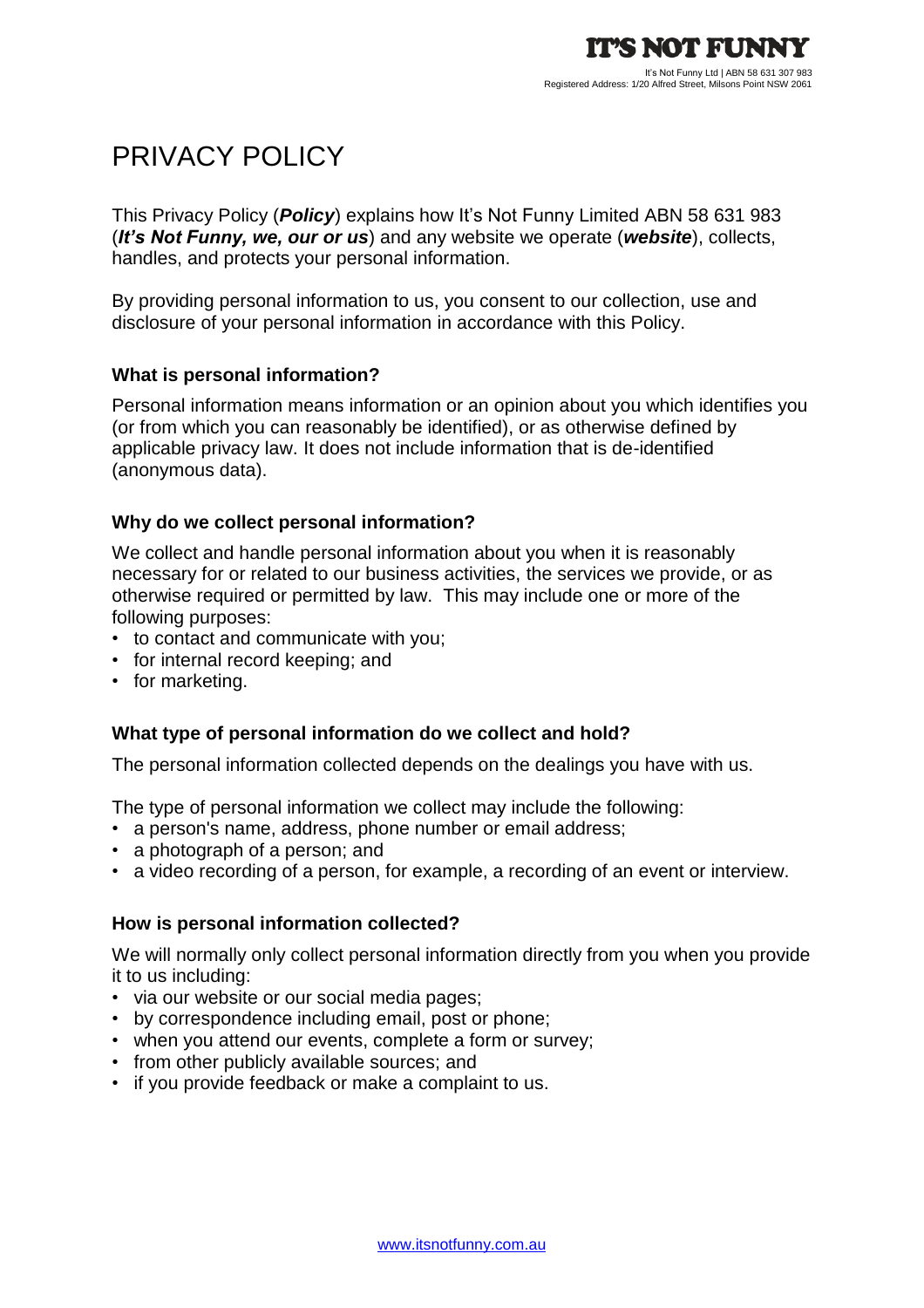# **Website Visitors**

We may collect personal information about you when you use and access our website. While we do not use browsing information to identify you personally, we may record certain information about your use of our website, such as which pages you visit, the time and date of your visit and the IP address assigned to your computer.

We may also use 'cookies' or other similar tracking technologies on our website that help us track your website usage and remember your preferences. Cookies are small files that store information on your computer, TV, mobile phone, or other device. They enable us to recognise you across different websites, services, devices and/or browsing sessions. You can disable cookies through your internet browser, but our websites may not work as intended for you if you do so.

# **Third Parties**

We may sometimes collect personal information about you from other sources, for example our third-party suppliers and contractors who assist us to operate our business (such as a third-party payment gateway). We only collect and use personal information for the purpose for which you provided it to us or otherwise as stated in this Policy.

# **Security of personal information**

We are committed to ensuring that the information you provide is secure. We take all reasonable and appropriate steps to protect your personal information from misuse, interference and loss, and unauthorised access, modification, or disclosure. Where we store your personal information depends on what interaction you have had with us. These include electronic databases and email databases for marketing communications.

We will only store your personal information for as long as required for the purposes for which it was collected, or as otherwise required by law. We will delete or destroy your personal information when it is no longer required for the purposes for which you gave it to us or you have requested that we delete it, and we are not legally required to retain it.

# **Disclosure of personal information**

We will not disclose personal information to any third parties, other than in accordance with this Policy, without your consent. We may disclose personal information for purposes that include:

- providing our products and services to you; and
- where required or authorised by law.